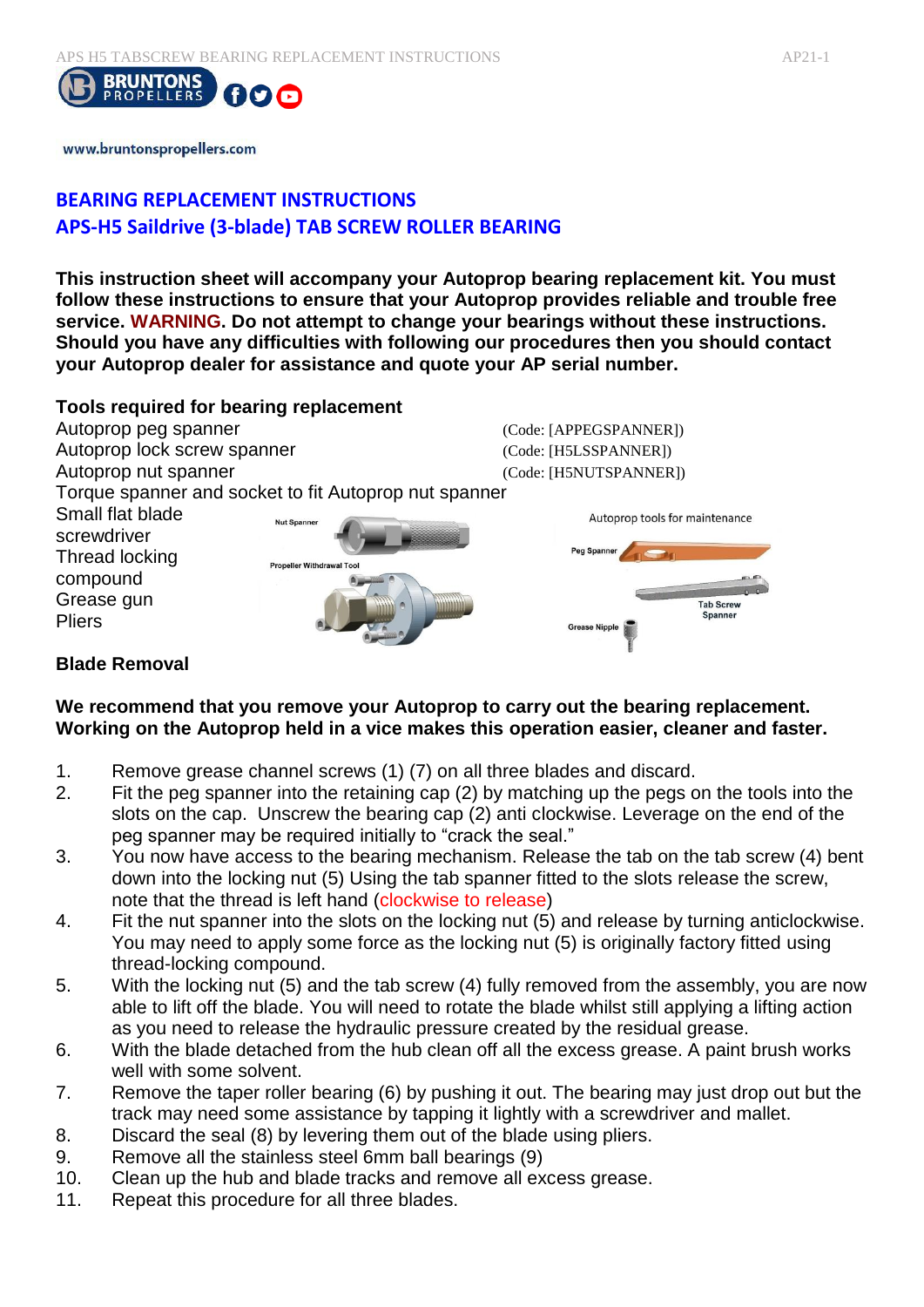## **Blade Assembly**

#### **Lay out all component parts required for assembly and check against parts list. Make sure that they are all clean and that no foreign bodies fall into the assembly whilst fitting the new parts.**

- 1 Clean the hub and blades thoroughly; ensure the grease holes (7) in the blades are clear. Ensure the base face of the seal grooves in the hub are clean, this is the seal location face and must be thoroughly clean and damage free.
- 2 Fit the outer half of the taper roller bearing (6) into the blades; check it fits all the way to the bottom of the bearing bore and that the large end of the taper is facing upwards.
- 3 To fit the seal (8) into the blades, you will require a smooth radiused surface. In the factory we use a 40mm ground bar screwed to the bench. Your shaft would do perfectly for this operation. First start fitting the seal by hand pressing into the blade, when you can't press it any further place the blade seal face onto the smooth radiused surface. Press the blade onto the surface and rotate the blade about the bore centre until the seal is fully fitted into the blade. The seal lip should be approximately 5mm above the blade face and there should not be any deviations to the lip (no wrinkles.) Discard the seal should any damage occur.
- 4 The 6mm diameter stainless steel balls (9) must now be positioned in the ball track on the hub. It is important that when all the balls are positioned there is a gap. If the balls are touching all the way round the track remove one ball (23 balls on each track)
- 5 Ensure both nut and post are free from grease. Locate the blade over the hub centrally. Locate the inner part of the taper roller bearing (6) over the hub-threaded post and into the outer track fitted earlier.
- 6 Fit the nut using the thread-locking compound supplied. Ensure that the thread-locking compound does not enter the bearing. Tighten the locking nut (5) using a torque spanner fitted to the nut spanner. Set the torque spanner at **10.nm** and tighten until there is no rocking movement but the blade rotates freely. Spin the blade by hand to settle the bearings and repeat the torqueing and spinning procedure until the nut does not move, check again for rocking movement but ensure it still falls under its own weight.
- 7 Screw the left-hand threaded tab screw (4) (anti-clockwise) into the centre of the hub post aligning the slot in the locking nut (5.) Please note thread locking compound starts to cure as you use it so complete the above procedure without delay.
- 8 Bend the tab washer (4) into the slot on the locking nut (5)
- 9 Repeat this assembly procedure on the other two blades and double check the tab screw is bent into the nut slot.
- 10 Use the peg spanner to fit the caps into blades using thread-locking compound on the threads, ensuring the compound does not run into the bearings; tighten the cap down fully. Use some leverage on the peg spanner if necessary
- 11 Fit the grease gun and nipple to the bearing cap (2) not the blade. Start pumping grease into the assembly rotating the blade at the same time to distribute the grease evenly. Pump until grease flows freely from the blade without any air bubbles. The grease may also exhaust from the seal.
- 12 Remove the grease nipple and fit the M5x6 screws (1) and (7) into the hub and blade. Repeat this operation with the remaining two blades. The Autoprop is now assembled. All blades should rotate smoothly but with light resistance caused by the seal fit.
- 13 Ensure you use the correct grease or a direct equivalent, corrosion and waterproof grease, maker's name,(S.K.F.) type.(l.g.w.a.2)